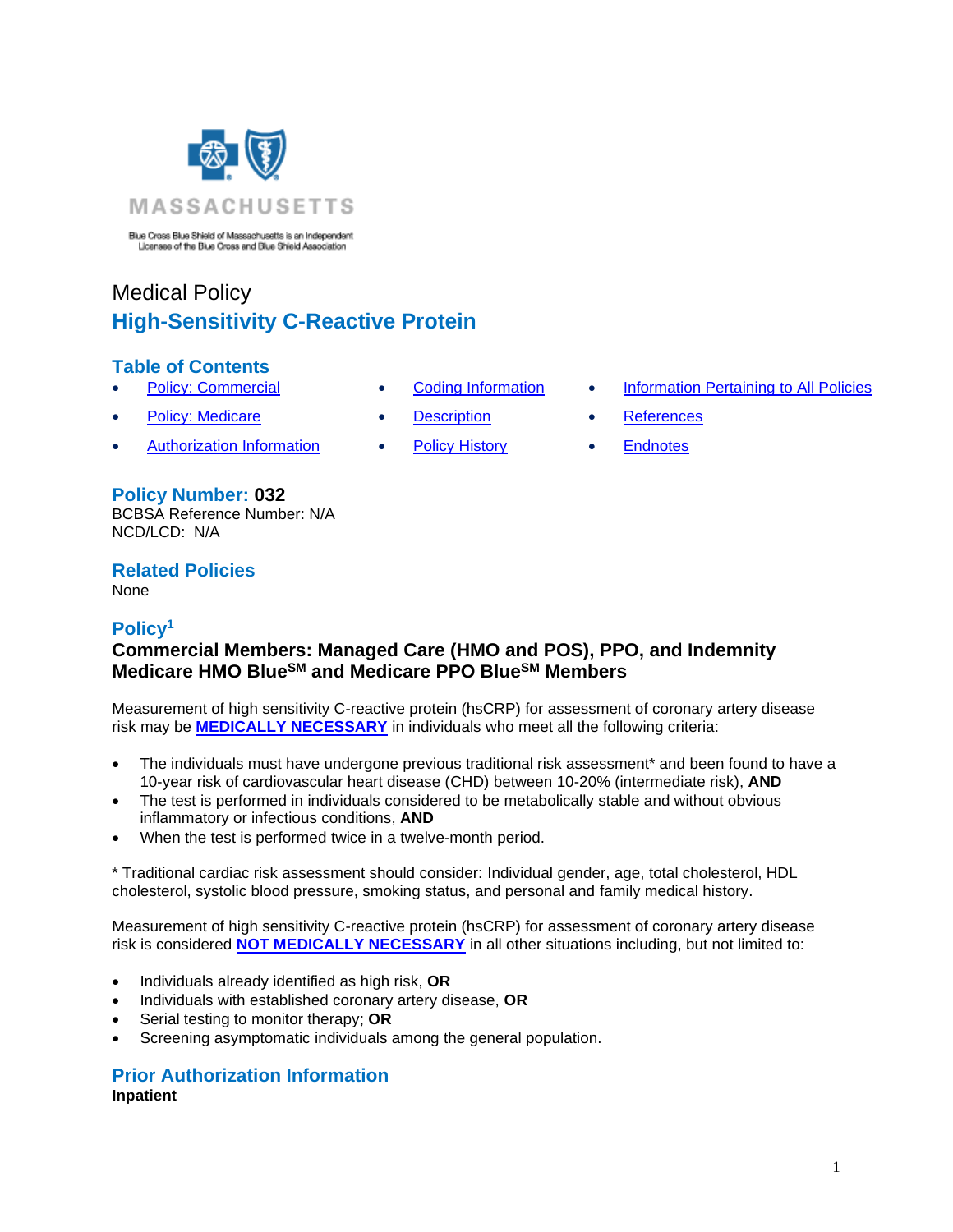<span id="page-1-1"></span>• For services described in this policy, precertification/preauthorization **IS REQUIRED** for all products if the procedure is performed **inpatient**.

#### **Outpatient**

• For services described in this policy, see below for products where prior authorization **might be required** if the procedure is performed **outpatient**.

|                                              | <b>Outpatient</b>                    |
|----------------------------------------------|--------------------------------------|
| <b>Commercial Managed Care (HMO and POS)</b> | Prior authorization is not required. |
| <b>Commercial PPO and Indemnity</b>          | Prior authorization is not required. |
| Medicare HMO BlueSM                          | Prior authorization is not required. |
| Medicare PPO BlueSM                          | Prior authorization is not required. |

## <span id="page-1-0"></span>**CPT Codes / HCPCS Codes / ICD Codes**

*Inclusion or exclusion of a code does not constitute or imply member coverage or provider reimbursement. Please refer to the member's contract benefits in effect at the time of service to determine coverage or non-coverage as it applies to an individual member.*

*Providers should report all services using the most up-to-date industry-standard procedure, revenue, and diagnosis codes, including modifiers where applicable.*

*The following codes are included below for informational purposes only; this is not an all-inclusive list.*

**The above medical necessity criteria MUST be met for the following codes to be covered for Commercial Members: Managed Care (HMO and POS), PPO, Indemnity, Medicare HMO Blue and Medicare PPO Blue:**

#### **CPT Codes**

| CPT codes: | <b>Code Description</b>                      |
|------------|----------------------------------------------|
| 86141      | C-reactive protein; high sensitivity (hsCRP) |

**The following ICD Diagnosis Codes are considered medically necessary when submitted with the CPT code above if medical necessity criteria are met:**

| <b>ICD-10-CM-</b>  |                                                                                       |
|--------------------|---------------------------------------------------------------------------------------|
| codes:             | <b>Code Description</b>                                                               |
| E10.10             | Type 1 diabetes mellitus with ketoacidosis without coma                               |
| E10.11             | Type 1 diabetes mellitus with ketoacidosis with coma                                  |
| E10.21             | Type 1 diabetes mellitus with diabetic nephropathy                                    |
| E10.22             | Type 1 diabetes mellitus with diabetic chronic kidney disease                         |
| E <sub>10.29</sub> | Type 1 diabetes mellitus with other diabetic kidney complication                      |
| E10.311            | Type 1 diabetes mellitus with unspecified diabetic retinopathy with macular edema     |
| E10.319            | Type 1 diabetes mellitus with unspecified diabetic retinopathy without macular edema  |
|                    | Type 1 diabetes mellitus with mild nonproliferative diabetic retinopathy with macular |
| E10.321            | edema                                                                                 |
|                    | Type 1 diabetes mellitus with mild nonproliferative diabetic retinopathy without      |
| E10.329            | macular edema                                                                         |
|                    | Type 1 diabetes mellitus with moderate nonproliferative diabetic retinopathy with     |
| E10.331            | macular edema                                                                         |
|                    | Type 1 diabetes mellitus with moderate nonproliferative diabetic retinopathy without  |
| E10.339            | macular edema                                                                         |

### **ICD-10 Diagnosis Codes**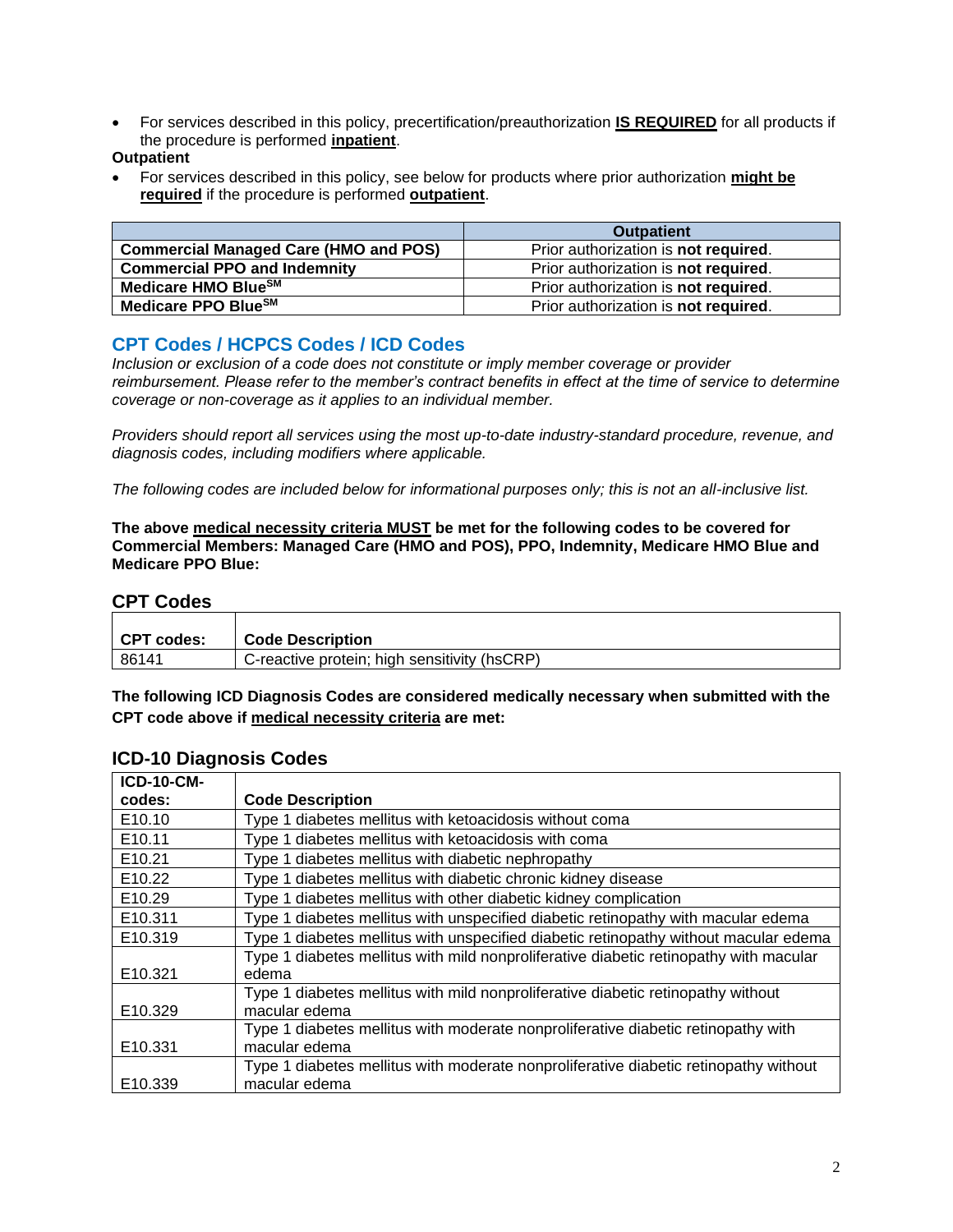| E10.341 | Type 1 diabetes mellitus with severe nonproliferative diabetic retinopathy with<br>macular edema             |
|---------|--------------------------------------------------------------------------------------------------------------|
| E10.349 | Type 1 diabetes mellitus with severe nonproliferative diabetic retinopathy without<br>macular edema          |
| E10.351 | Type 1 diabetes mellitus with proliferative diabetic retinopathy with macular edema                          |
| E10.359 | Type 1 diabetes mellitus with proliferative diabetic retinopathy without macular<br>edema                    |
| E10.36  | Type 1 diabetes mellitus with diabetic cataract                                                              |
| E10.39  | Type 1 diabetes mellitus with other diabetic ophthalmic complication                                         |
| E10.40  | Type 1 diabetes mellitus with diabetic neuropathy, unspecified                                               |
| E10.41  | Type 1 diabetes mellitus with diabetic mononeuropathy                                                        |
| E10.42  | Type 1 diabetes mellitus with diabetic polyneuropathy                                                        |
| E10.43  | Type 1 diabetes mellitus with diabetic autonomic (poly)neuropathy                                            |
| E10.44  | Type 1 diabetes mellitus with diabetic amyotrophy                                                            |
| E10.49  | Type 1 diabetes mellitus with other diabetic neurological complication                                       |
| E10.51  | Type 1 diabetes mellitus with diabetic peripheral angiopathy without gangrene                                |
| E10.52  | Type 1 diabetes mellitus with diabetic peripheral angiopathy with gangrene                                   |
| E10.59  | Type 1 diabetes mellitus with other circulatory complications                                                |
| E10.610 | Type 1 diabetes mellitus with diabetic neuropathic arthropathy                                               |
| E10.618 | Type 1 diabetes mellitus with other diabetic arthropathy                                                     |
| E10.620 | Type 1 diabetes mellitus with diabetic dermatitis                                                            |
| E10.621 | Type 1 diabetes mellitus with foot ulcer                                                                     |
| E10.622 | Type 1 diabetes mellitus with other skin ulcer                                                               |
| E10.628 | Type 1 diabetes mellitus with other skin complications                                                       |
| E10.630 | Type 1 diabetes mellitus with periodontal disease                                                            |
| E10.638 | Type 1 diabetes mellitus with other oral complications                                                       |
| E10.641 | Type 1 diabetes mellitus with hypoglycemia with coma                                                         |
| E10.649 | Type 1 diabetes mellitus with hypoglycemia without coma                                                      |
| E10.65  | Type 1 diabetes mellitus with hyperglycemia                                                                  |
| E10.69  | Type 1 diabetes mellitus with other specified complication                                                   |
| E10.8   | Type 1 diabetes mellitus with unspecified complications                                                      |
| E10.9   | Type 1 diabetes mellitus without complications                                                               |
| E11.00  | Type 2 diabetes mellitus with hyperosmolarity without nonketotic hyperglycemic-<br>hyperosmolar coma (NKHHC) |
| E11.01  | Type 2 diabetes mellitus with hyperosmolarity with coma                                                      |
| E11.10  | Type 2 diabetes mellitus with ketoacidosis without coma                                                      |
| E11.11  | Type 2 diabetes mellitus with ketoacidosis with coma                                                         |
| E11.21  | Type 2 diabetes mellitus with diabetic nephropathy                                                           |
| E11.22  | Type 2 diabetes mellitus with diabetic chronic kidney disease                                                |
| E11.29  | Type 2 diabetes mellitus with other diabetic kidney complication                                             |
| E11.311 | Type 2 diabetes mellitus with unspecified diabetic retinopathy with macular edema                            |
| E11.319 | Type 2 diabetes mellitus with unspecified diabetic retinopathy without macular edema                         |
| E11.321 | Type 2 diabetes mellitus with mild nonproliferative diabetic retinopathy with macular<br>edema               |
| E11.329 | Type 2 diabetes mellitus with mild nonproliferative diabetic retinopathy without<br>macular edema            |
| E11.331 | Type 2 diabetes mellitus with moderate nonproliferative diabetic retinopathy with<br>macular edema           |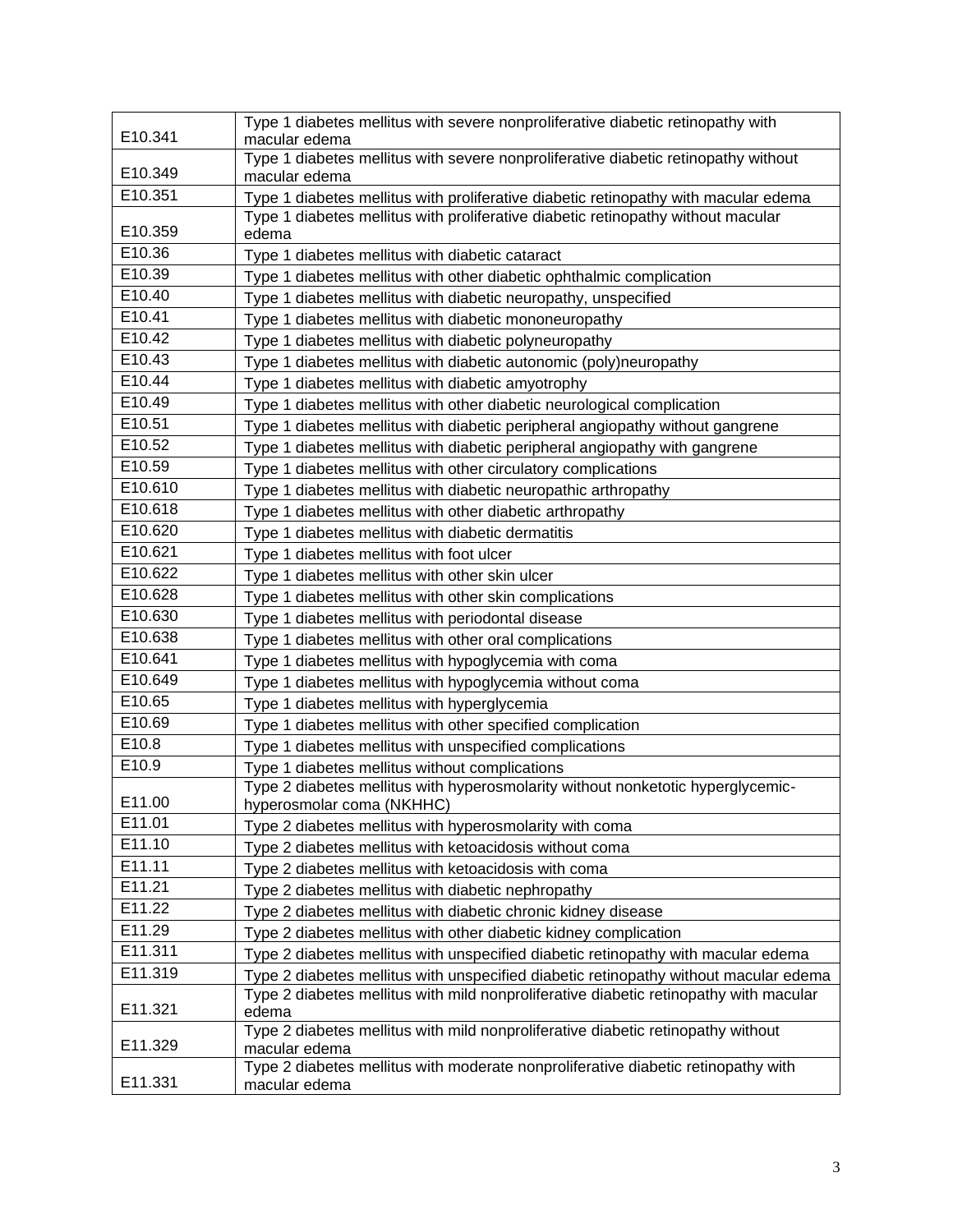| E11.339 | Type 2 diabetes mellitus with moderate nonproliferative diabetic retinopathy without<br>macular edema |
|---------|-------------------------------------------------------------------------------------------------------|
|         | Type 2 diabetes mellitus with severe nonproliferative diabetic retinopathy with                       |
| E11.341 | macular edema                                                                                         |
|         | Type 2 diabetes mellitus with severe nonproliferative diabetic retinopathy without                    |
| E11.349 | macular edema                                                                                         |
| E11.351 | Type 2 diabetes mellitus with proliferative diabetic retinopathy with macular edema                   |
| E11.359 | Type 2 diabetes mellitus with proliferative diabetic retinopathy without macular                      |
| E11.36  | edema                                                                                                 |
| E11.39  | Type 2 diabetes mellitus with diabetic cataract                                                       |
|         | Type 2 diabetes mellitus with other diabetic ophthalmic complication                                  |
| E11.40  | Type 2 diabetes mellitus with diabetic neuropathy, unspecified                                        |
| E11.41  | Type 2 diabetes mellitus with diabetic mononeuropathy                                                 |
| E11.42  | Type 2 diabetes mellitus with diabetic polyneuropathy                                                 |
| E11.43  | Type 2 diabetes mellitus with diabetic autonomic (poly)neuropathy                                     |
| E11.44  | Type 2 diabetes mellitus with diabetic amyotrophy                                                     |
| E11.49  | Type 2 diabetes mellitus with other diabetic neurological complication                                |
| E11.51  | Type 2 diabetes mellitus with diabetic peripheral angiopathy without gangrene                         |
| E11.52  | Type 2 diabetes mellitus with diabetic peripheral angiopathy with gangrene                            |
| E11.59  | Type 2 diabetes mellitus with other circulatory complications                                         |
| E11.610 | Type 2 diabetes mellitus with diabetic neuropathic arthropathy                                        |
| E11.618 | Type 2 diabetes mellitus with other diabetic arthropathy                                              |
| E11.620 | Type 2 diabetes mellitus with diabetic dermatitis                                                     |
| E11.621 | Type 2 diabetes mellitus with foot ulcer                                                              |
| E11.622 | Type 2 diabetes mellitus with other skin ulcer                                                        |
| E11.628 | Type 2 diabetes mellitus with other skin complications                                                |
| E11.630 | Type 2 diabetes mellitus with periodontal disease                                                     |
| E11.638 | Type 2 diabetes mellitus with other oral complications                                                |
| E11.641 | Type 2 diabetes mellitus with hypoglycemia with coma                                                  |
| E11.649 | Type 2 diabetes mellitus with hypoglycemia without coma                                               |
| E11.65  | Type 2 diabetes mellitus with hyperglycemia                                                           |
| E11.69  | Type 2 diabetes mellitus with other specified complication                                            |
| E11.8   | Type 2 diabetes mellitus with unspecified complications                                               |
| E11.9   | Type 2 diabetes mellitus without complications                                                        |
| E78.0   | Pure hypercholesterolemia                                                                             |
| E78.1   | Pure hyperglyceridemia                                                                                |
| E78.2   | Mixed hyperlipidemia                                                                                  |
| E78.5   | Hyperlipidemia, unspecified                                                                           |
| F17.210 | Nicotine dependence, cigarettes, uncomplicated                                                        |
| F17.218 | Nicotine dependence, cigarettes, with other nicotine-induced disorders                                |
| F17.219 | Nicotine dependence, cigarettes, with unspecified nicotine-induced disorders                          |
| 110     | Essential (primary) hypertension                                                                      |
| R03.0   | Elevated blood-pressure reading, without diagnosis of hypertension                                    |

### <span id="page-3-0"></span>**Description**

C-reactive protein (CRP) is an acute phase reactant produced by the liver that has long been used to monitor inflammatory processes, such as infection and autoimmune diseases. Recent studies have suggested that low-level chronic inflammation may play a role in atherogenesis, and thus measurement of CRP has been investigated in various settings of cardiovascular disease, i.e., in patients with known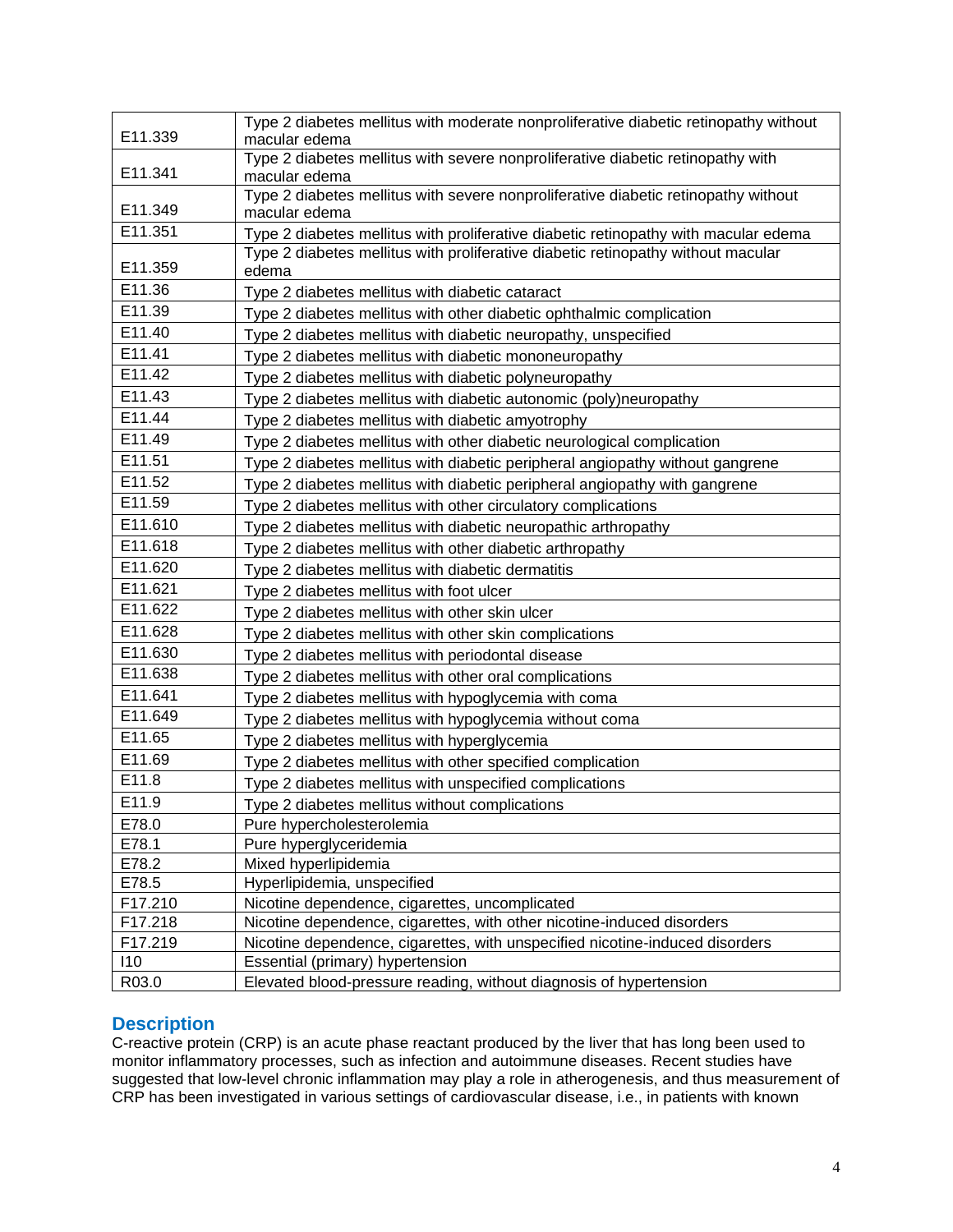cardiovascular disease, in patients with risk factors for cardiovascular disease, and as a general risk assessment tool for cardiovascular disease. To be used as a risk assessment tool, a greater precision at lower levels of CRP is needed such that the range of values collected in epidemiologic studies can be subdivided into quartiles and quintiles; in this way, the data from large epidemiologic studies can be applied to individual patients. Such technologies are collectively known as high sensitivity C-reactive protein (hsCRP).

An example of high-sensitivity C-reactive protein testing for assessment of coronary artery disease risk includes the ELISA test. All measurements of high-sensitivity C-reactive protein for assessment of coronary artery disease risk are considered investigational regardless of the commercial name, the manufacturer or FDA approval status except as noted in the policy statement.

### **Summary**

The existing observational evidence establishes that CRP is an independent predictor of cardiovascular disease across a wide spectrum of patient populations. The evidence also suggests that using CRP as a component of a risk assessment tool will result in a more accurate cardiac risk prediction. While there is no scientific literature that directly tests the hypothesis that measurement of C-reactive protein to assess CHD risk results in improved patient outcomes, following discussion with local practitioners and a review of the existing literature, BCBSMA has determined that measurement of high sensitivity C-reactive protein (hsCRP) for assessment of coronary artery disease risk in the patients described in the policy statement is medically necessary.

## <span id="page-4-2"></span>**Policy History**

| Date        | <b>Action</b>                                                                   |
|-------------|---------------------------------------------------------------------------------|
| 4/2022      | Annual policy review. Policy updated with literature review through April 2022. |
|             | References added. Policy statements unchanged.                                  |
| 5/2020      | Annual policy review. Policy updated with literature review through April 2020. |
|             | References added. Policy statements unchanged.                                  |
| 2/2016      | Clarified coding language.                                                      |
| 8/2015      | Added coding language.                                                          |
| $11/2011 -$ | Medical policy ICD 10 remediation: Formatting, editing and coding updates.      |
| 4/2012      | No changes to policy statements.                                                |
| 4/2011      | Reviewed - Medical Policy Group - Cardiology and Pulmonology. No changes to     |
|             | policy statements.                                                              |
| 4/2010      | Reviewed - Medical Policy Group - Cardiology. No changes to policy statements.  |
| 4/2009      | Reviewed - Medical Policy Group - Cardiology. No changes to policy statements.  |
| 4/2008      | Reviewed - Medical Policy Group - Cardiology. No changes to policy statements.  |
| 4/2007      | Reviewed - Medical Policy Group - Cardiology. No changes to policy statements.  |

# <span id="page-4-0"></span>**Information Pertaining to All Blue Cross Blue Shield Medical Policies**

Click on any of the following terms to access the relevant information: [Medical Policy Terms of Use](http://www.bluecrossma.org/medical-policies/sites/g/files/csphws2091/files/acquiadam-assets/Medical_Policy_Terms_of_Use_prn.pdf) [Managed Care Guidelines](http://www.bluecrossma.org/medical-policies/sites/g/files/csphws2091/files/acquiadam-assets/Managed_Care_Guidelines_prn.pdf) [Indemnity/PPO Guidelines](http://www.bluecrossma.org/medical-policies/sites/g/files/csphws2091/files/acquiadam-assets/Indemnity_and_PPO_Guidelines_prn.pdf) [Clinical Exception Process](http://www.bluecrossma.org/medical-policies/sites/g/files/csphws2091/files/acquiadam-assets/Clinical_Exception_Process_prn.pdf) [Medical Technology Assessment Guidelines](http://www.bluecrossma.org/medical-policies/sites/g/files/csphws2091/files/acquiadam-assets/Medical_Technology_Assessment_Guidelines_prn.pdf)

### <span id="page-4-1"></span>**References**

- 1. Rifai N, Tracy RP, Ridker PM. Clinical efficacy of an automated high-sensitivity C-reactive protein assay. Clin Chem 1999; 45(12):2136-41.
- 2. Roberts WL, Sedrick R, Moulton L et al. Evaluation of four automated high-sensitivity C-reactive protein methods: implications for clinical and epidemiological applications. Clin Chem 2000; 46(4):461-8.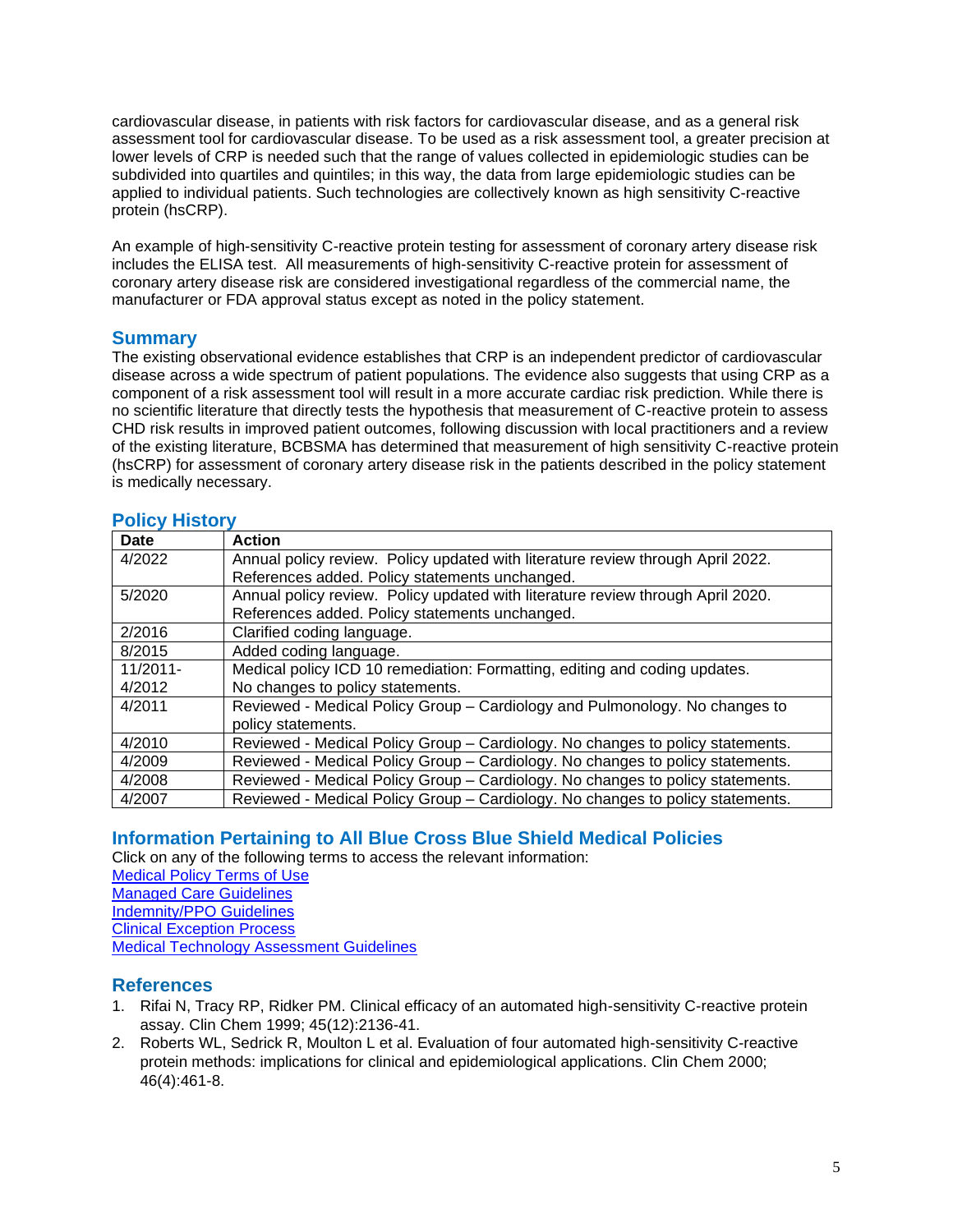- 3. Ockene IS, Matthews CE, Rifai N et al. Variability and classification accuracy of serial highsensitivity C-reactive protein measurements in healthy adults. Clin Chem 2001; 47(3):444-50.
- 4. Kuller LH, Tracy RP, Shaten J et al. Relation of C-reactive protein and coronary heart disease in the MRFIT nested case-control study. Multiple Risk Factor Intervention Trial. Am J Epidemiol 1996; 144(6):537-47.
- 5. Ridker PM, Cushman M, Stampfer MJ et al. Inflammation, aspirin, and the risk of cardiovascular disease in apparently healthy men. N Engl J Med 1997; 336(14):973-9.
- 6. Ridker PM, Glynn RJ, Hennekens CH. C-reactive protein adds to the predictive value of total and HDL cholesterol in determining risk of first myocardial infarction. Circulation 1998; 97(20):2007-11.
- 7. Ridker PM, Hennekens CH, Buring JE et al. C-reactive protein and other markers of inflammation in the prediction of cardiovascular disease in women. N Engl J Med 2000; 342(12):836-43.
- 8. Garcia-Moll X, Zouridakis E, Cole D et al. C-reactive protein in patients with chronic stable angina: differences in baseline serum concentration between women and men. Eur Heart J 2000; 21(19):1598-606.
- 9. Versaci F, Gaspardone A, Tomai F et al. Predictive value of C-reactive protein in patients with unstable angina pectoris undergoing coronary artery stent implantation. Am J Cardiol 2000; 85(1):92-5, A8.
- 10. Blue Cross and Blue Shield Association Technology Evaluation Center (TEC). Special Report: Highsensitivity C-reactive protein measurement for coronary heart disease risk stratification. TEC Assessments 2002; Volume 17, Tab 23.
- 11. Cao JJ, Arnold AM, Manolio TA et al. Association of carotid artery intima-media thickness, plaques, and C-reactive protein with future cardiovascular disease and all-cause mortality: the Cardiovascular Health Study. Circulation 2007; 116(1):32-8.
- 12. Olsen MH, Hansen TW, Christensen MK et al. N-terminal pro-brain natriuretic peptide, but not high sensitivity C-reactive protein, improves cardiovascular risk prediction in the general population. Eur Heart J 2007; 28(11):1374-81.
- 13. Ridker PM, Rifai N, Cook NR et al. Non-HDL cholesterol, apolipoproteins A-I and B100, standard lipid measures, lipid ratios, and CRP as risk factors for cardiovascular disease in women. JAMA 2005; 294(3):326-33.
- 14. Wang TJ, Gona P, Larson MG et al. Multiple biomarkers for the prediction of first major cardiovascular events and death. N Engl J Med 2006; 355(25):2631-9.
- 15. Ridker PM, Buring JE, Rifai N et al. Development and validation of improved algorithms for the assessment of global cardiovascular risk in women: the Reynolds Risk Score. JAMA 2007; 297(6):611-9.
- 16. Zakai NA, Katz R, Jenny NS et al. Inflammation and hemostasis biomarkers and cardiovascular risk in the elderly: the Cardiovascular Health Study. J Thromb Haemost 2007; 5(6):1128-35.
- 17. Kozan O, Buyukozturk K, Ilerigelen B et al. The impact of plasma high-sensitivity C-reactive protein levels on cardiovascular risk stratification of hypertensive patients: results of the ICEBERG study. J Clin Hypertens (Greenwich) 2007; 9(7):500-5.
- 18. Arruda-Olson AM, Enriquez-Sarano M, Bursi F et al. Left ventricular function and C-reactive protein levels in acute myocardial infarction. Am J Cardiol 2010; 105(7):917-21.
- 19. Park DW, Yun SC, Lee JY et al. C-reactive protein and the risk of stent thrombosis and cardiovascular events after drug-eluting stent implantation. Circulation 2009; 120(20):1987-95.
- 20. Perry TE, Muehlschlegel JD, Liu KY et al. Preoperative C-reactive protein predicts long-term mortality and hospital length of stay after primary, nonemergent coronary artery bypass grafting. Anesthesiology 2010; 112(3):607-13.
- 21. Padayachee L, Rodseth RN, Biccard BM. A meta-analysis of the utility of C-reactive protein in predicting early, intermediate-term and long term mortality and major adverse cardiac events in vascular surgical patients. Anaesthesia 2009; 64(4):416-24.
- 22. Chei CL, Yamagishi K, Kitamura A et al. C-reactive protein levels and risk of stroke and its subtype in Japanese: The Circulatory Risk in Communities Study (CIRCS). Atherosclerosis 2011; 217(1):187-93.
- 23. Ridker PM, Rifai N, Lowenthal SP. Rapid reduction in C-reactive protein with cerivastatin among 785 patients with primary hypercholesterolemia. Circulation 2001; 103(9):1191-3.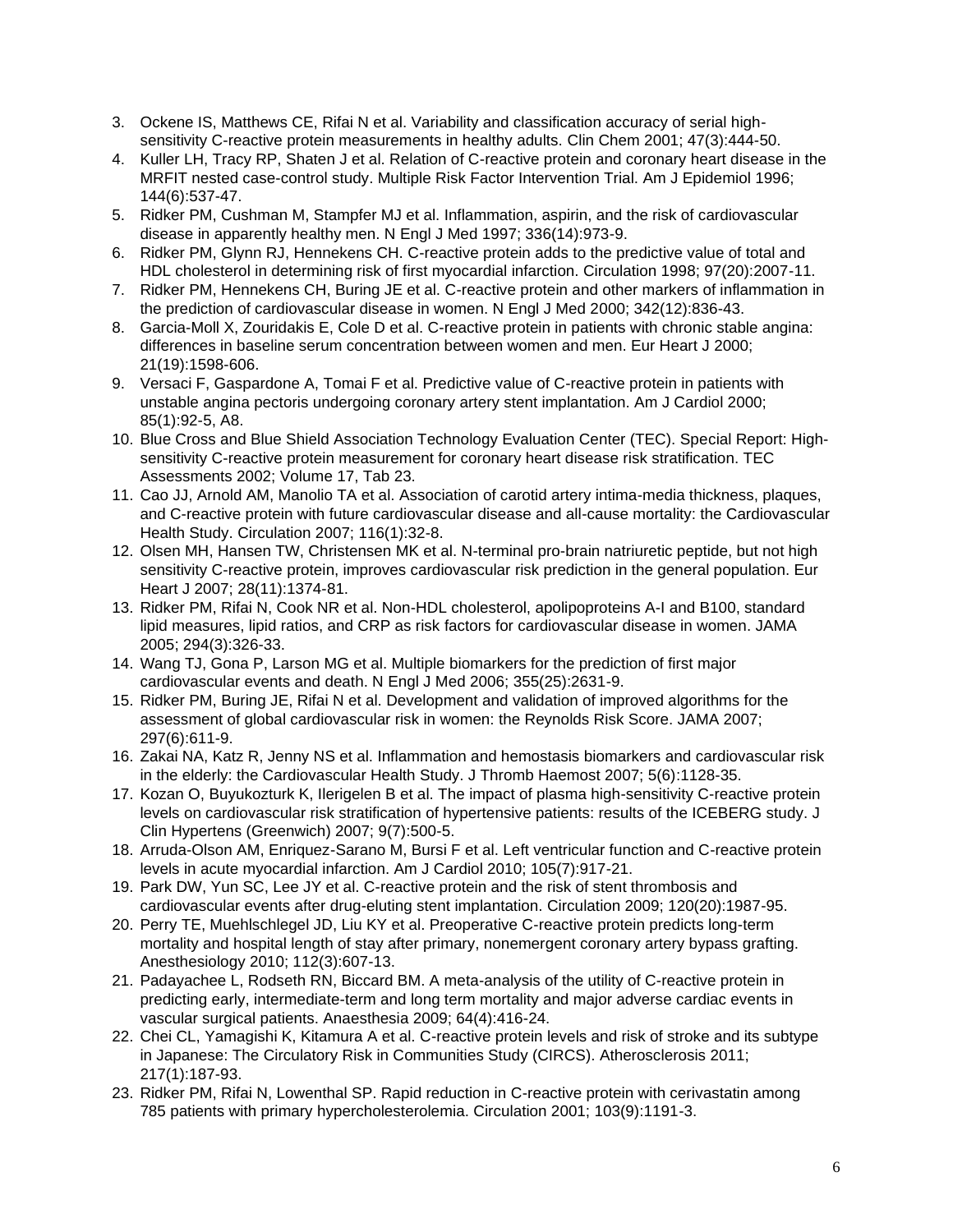- 24. Ballantyne CM, Houri J, Notarbartolo A et al. Effect of ezetimibe coadministered with atorvastatin in 628 patients with primary hypercholesterolemia: a prospective, randomized, double-blind trial. Circulation 2003; 107(19):2409-15.
- 25. Hognestad A, Aukrust P, Wergeland R et al. Effects of conventional and aggressive statin treatment on markers of endothelial function and inflammation. Clin Cardiol 2004; 27(4):199-203.
- 26. Milani RV, Lavie CJ, Mehra MR. Reduction in C-reactive protein through cardiac rehabilitation and exercise training. J Am Coll Cardiol 2004; 43(6):1056-61.
- 27. Nissen SE, Tuzcu EM, Schoenhagen P et al. Statin therapy, LDL cholesterol, C-reactive protein, and coronary artery disease. N Engl J Med 2005; 352(1):29-38.
- 28. Ridker PM, Cannon CP, Morrow D et al. C-reactive protein levels and outcomes after statin therapy. N Engl J Med 2005; 352(1):20-8.
- 29. Sattar N, Murray HM, McConnachie A et al. C-reactive protein and prediction of coronary heart disease and global vascular events in the Prospective Study of Pravastatin in the Elderly at Risk (PROSPER). Circulation 2007; 115(8):981-9.
- 30. McMurray JJ, Kjekshus J, Gullestad L et al. Effects of statin therapy according to plasma highsensitivity C-reactive protein concentration in the Controlled Rosuvastatin Multinational Trial in Heart Failure (CORONA): a retrospective analysis. Circulation 2009; 120(22):2188-96.
- 31. Emberson J, Bennett D, Link R et al. C-reactive protein concentration and the vascular benefits of statin therapy: an analysis of 20,536 patients in the Heart Protection Study. Lancet 2011; 377(9764):469-76.
- 32. Ridker PM, Danielson E, Fonseca FA et al. Rosuvastatin to prevent vascular events in men and women with elevated C-reactive protein. N Engl J Med 2008; 359(21):2195-207.
- 33. Third Report of the National Cholesterol Education Program (NCEP) Expert Panel on Detection, Evaluation, and Treatment of High Blood Cholesterol in Adults (Adult Treatment Panel III) final report. Circulation 2002; 106(25):3143-421.
- 34. Abd TT, Eapen DJ, Bajpai A et al. The role of C-reactive protein as a risk predictor of coronary atherosclerosis: implications from the JUPITER trial. Curr Atheroscler Rep 2011; 13(2):154-61.
- 35. Yang EY, Nambi V, Tang Z et al. Clinical implications of JUPITER (Justification for the Use of statins in Prevention: an Intervention Trial Evaluating Rosuvastatin) in a U.S. population insights from the ARIC (Atherosclerosis Risk in Communities) study. J Am Coll Cardiol 2009; 54(25):2388-95.
- 36. Lim LS, Haq N, Mahmood S et al. Atherosclerotic cardiovascular disease screening in adults: American College Of Preventive Medicine position statement on preventive practice. Am J Prev Med 2011; 40(3):381 e1-10.
- 37. Greenland P, Alpert JS, Beller GA et al. 2010 ACCF/AHA guideline for assessment of cardiovascular risk in asymptomatic adults: a report of the American College of Cardiology Foundation/American Heart Association Task Force on Practice Guidelines. J Am Coll Cardiol 2010; 56(25):e50-103.
- 38. AAFP. Summary of Recommendations for Clinical Preventive Services. 2011. Available online at: [http://www.aafp.org/online/etc/medialib/aafp\\_org/documents/clinical/CPS/rcps08-](http://www.aafp.org/online/etc/medialib/aafp_org/documents/clinical/CPS/rcps08-2005.) [2005.P](http://www.aafp.org/online/etc/medialib/aafp_org/documents/clinical/CPS/rcps08-2005.)ar.0001.File.tmp/June2010.pdf. Last accessed July 2011.
- 39. Buckley DI, Fu R, Freeman M et al. C-reactive protein as a risk factor for coronary heart disease: a systematic review and meta-analyses for the U.S. Preventive Services Task Force. Ann Intern Med 2009; 151(7):483-95.
- 40. Brunzell JD, Davidson M, Furberg CD et al. Lipoprotein management in patients with cardiometabolic risk: consensus conference report from the American Diabetes Association and the American College of Cardiology Foundation. J Am Coll Cardiol 2008; 51(15):1512-24.
- 41. Hideki Wada, Tomotaka Dohi, Katsumi Miyauchi, Preprocedural High-Sensitivity C-Reactive Protein Predicts Long-Term Outcome of Percutaneous Coronary Intervention. Circ J. 2016 Dec 22;81(1):90- 95.
- 42. Kenji Sakata, Tadatsugu Gamou, Hayato Tada. Low Baseline High-Sensitive C-Reactive Protein Is Associated with Coronary Atherosclerosis Regression: Insights from the MILLION Study. J Atheroscler Thromb 2019 May 1;26(5):442-451.
- 43. Xiaoyu Tang, Ling Mao, Jin Chen et al. High-sensitivity CRP may be a marker of HDL dysfunction and remodeling in patients with acute coronary syndrome. Sci Rep 2021 Jun 1;11(1):11444.